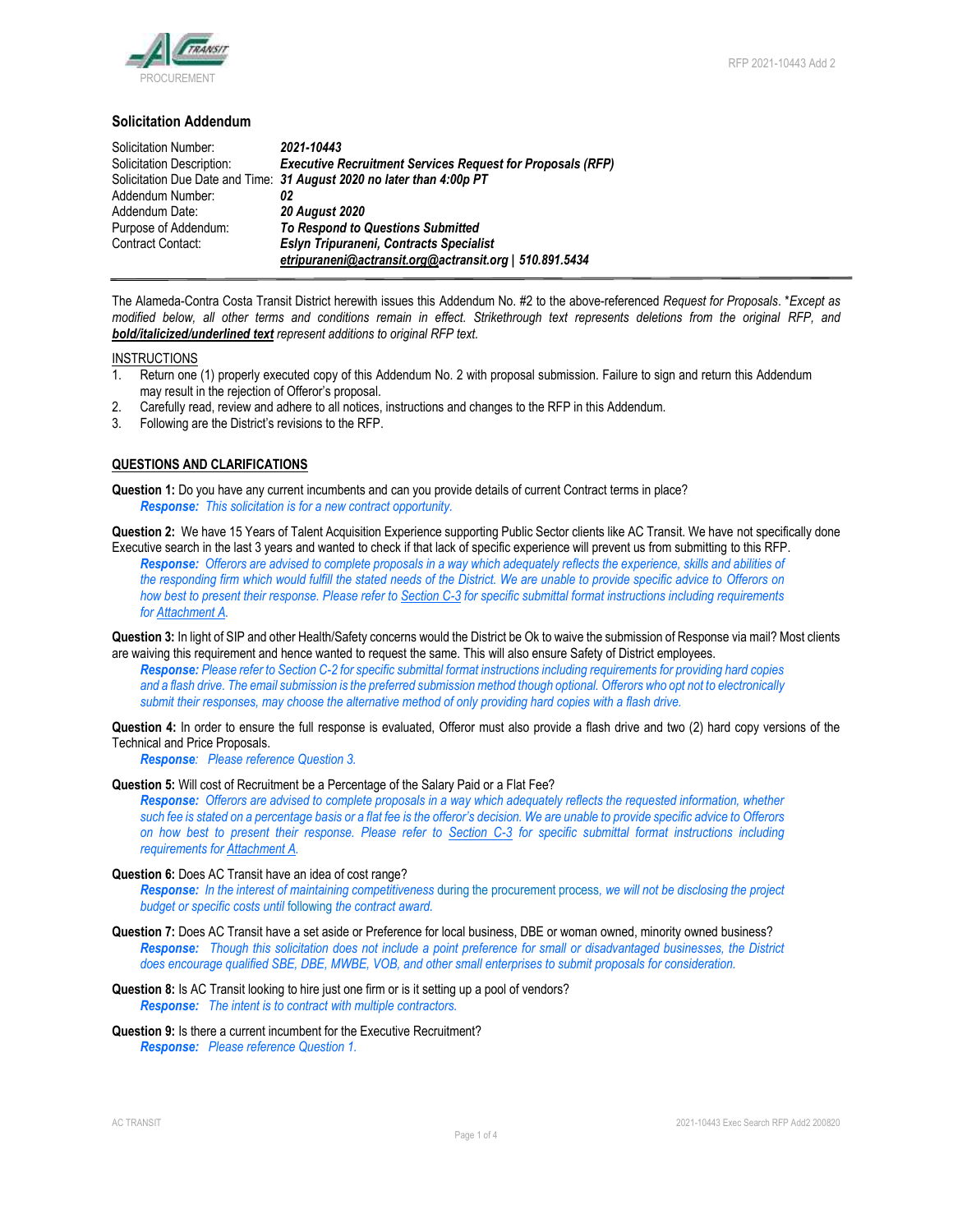

**Question 10:** Is AC Transit looking to change the incumbent or is it that the earlier contract has expired? *Response: Please reference Question 1.*

# **Question 11:** Is there a Pre-Proposal meeting scheduled?

*Response: The District does not plan to conduct a pre-proposal conference for this solicitation.*

**Question 12:** Do we need to be registered with AC Transit to bid on this RFP? *Response: Yes; please reference Section E (Vendor Registration, W-9 Form Required) of the RFP.* 

#### **Question 13:** Is this a Federally funded Contract?

*Response: No; however, the District is a recipient of federal funds and any contract awarded is subject to flow down provisions, as listed in the sample contract (and any additional updates, as applicable).* 

**Question 14:** Section C – Instruction to offerors - Offerors are responsible for verifying successful delivery of electronic transmission to the SPC on/before the time and date specified in *Part I, Schedule of Events* as *late submissions will not be considered***.** When sending proposals by email, Offeror is responsible for marking the email "return receipt" and "notify when read" to ensure the District has received the submission and to be alerted when the email was opened at the predetermined submission opening time". This indicates that AC Transit is looking for email responses for the proposals. However, the next sentence says that Offeror must also provide 2 hard copies and a flash drive. Given the COVID 19 situation and that lot of cities are still under "Shelter- in Place" orders, will the District consider email only responses for this RFP? *Response: Please reference Question 3.*

**Question 15:** Section 3 – Proposal Content – Page 4- Can we mark certain sections of our Proposal as Confidential or Non Public? *Response: As a public agency, all information provided is subject to the California Public Records Act (Cal. Govt. Code Sections 6250 et seq*.). *Please reference Section E, Par. 9.*

**Question 16:** Regarding Technical Proposal Tab B-Technical Ability to provide services: "Provide a copy of a previously completed executivelevel position profile the firm has conducted for another client similar to the current positions for which the District is recruiting. • Provide a copy of a previous search report your firm has completed for another client similar to the District." For all our clients, we sign an NDA and Non-Disclosure and the client owns the reports that we provide, as they have paid for it. We request AC transit to waive the above two requirements, as it is not possible to give client confidential reports under NDA to any third party.

**Response**: Per District Board policy, FTA regulations, the Public Contract Code and other applicable laws, the District must only engage in business with responsible Offerors and may only award contracts to *responsible* contractors. The District must be able to contact the selected Offerors' references to verify and validate past performance. *The District is unable to award contracts to Offerors to whom it cannot verify responsibility. Please reference Section C., Par. B. Evaluation of Proposals, Subparagraph b. Responsibility Determination of the RFP. Offerors are advised to complete proposals in a way which adequately reflects the experience, skills and abilities of the responding firm.* 

**Question 17:** Tab 2- Technical Proposal – Point d- Include a statement accepting standard terms and Conditions. Can vendors request exceptions to the contract?

*Response: Offerors are permitted to submit exceptions to the District during the Questions/Requests for Clarifications period as detailed in Section C, Par. I. Offeror should specifically identify any and all exceptions it wishes the District to consider, including any of the terms and conditions contained within the Sample Contract, and/or any of the Insurance Requirements.*

**Question 18:** Attachment A – Three years Annual Gross Revenues – Our company is a small business, and certified DBE. We do not declare annual revenues. Can we provide information in another form e.g. the details contracts with large government and public transit?

*Response: Offerors are advised to complete proposals in a way which adequately reflects the requested information. We are unable to provide specific advice to Offerors on how best to present their response. Please refer to Section C-3 for specific submittal format instructions including requirements for subcontractors.*

**Question 19:** Attachment D – Is this attachment needed for this RFP, as it is a very detailed Security and Governance document that is normally needed for IT contracts.

*Response: Yes. This document is required in the case Offeror is selected to ensure any of the District's stored information is protected per District standards.*

**Question 20:** Sample Contract- Can we ask for some exceptions to sample contract in Payment, termination, and other Commercial terms? *Response: Please reference Question 17.*

**Question 21:** Is Form 700 – Statement of Economic Interest applicable to this RFP? If so, can this be waived? In an Executive Search, we will be playing an advisory role and making recommendations. We will not be spending any State or Federal money. The Final decisions will be by the Board and the Management.

*Response: Please note the Form 700- Statement of Economic Interest may be applicable, depending on the nature of the work performed.* 

**Question 22:** The Insurance requirements appear to be double what is normally requested for an Executive Search. Can we request exceptions to the Insurance requirements?

*Response: Please reference Question 17.*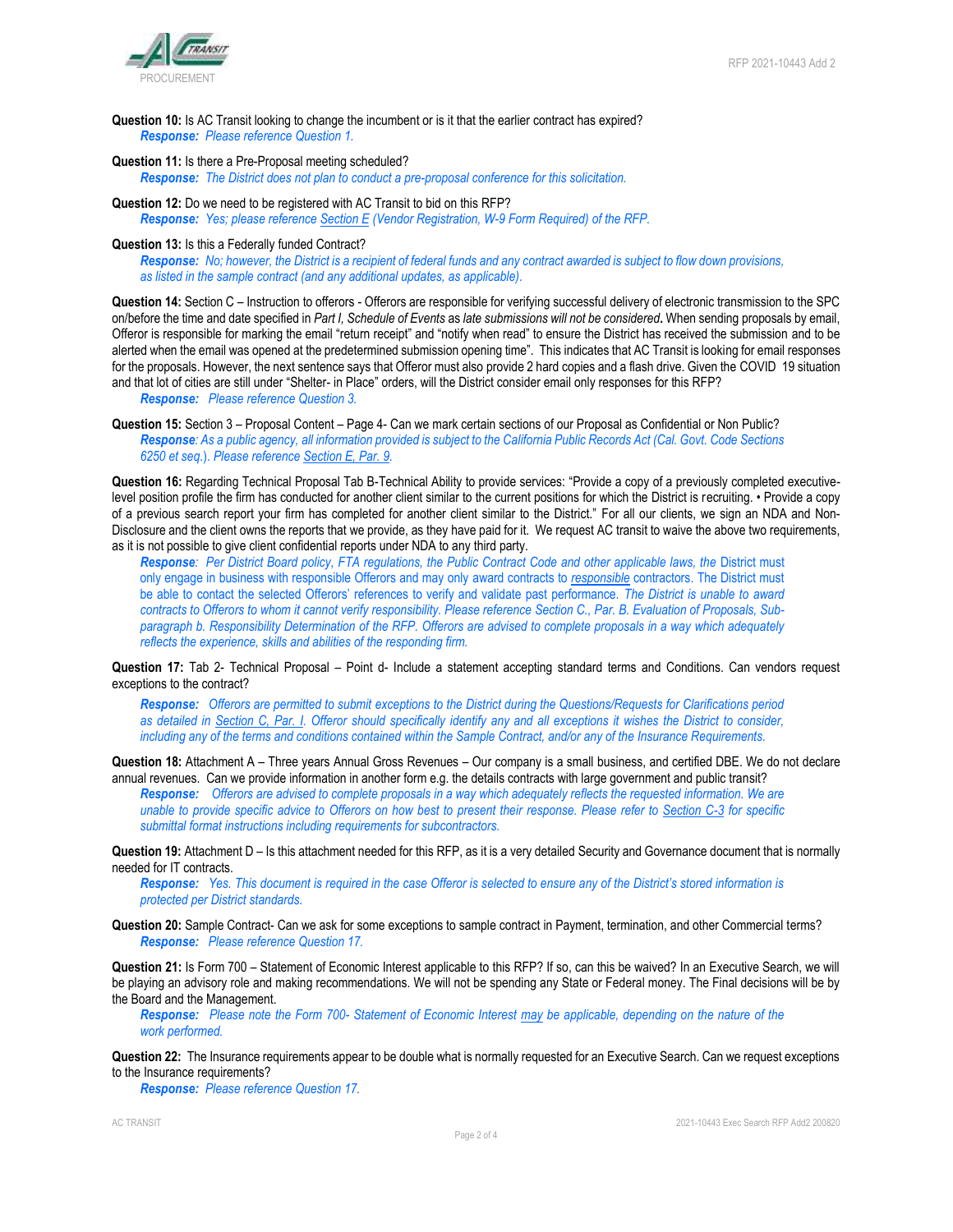

**Question 23:** For the references on Page 7 under minimum qualifications: List a minimum of three (3) professional or relevant references in executive recruiting services. must have the option to contact such references regarding past performance and service experience with the organization. • Provide a minimum of three (3) professional relevant references (with specific contact information: name, email, and telephone numbers) that demonstrate experience in executive recruitment services, as required by this RFP, for which your organization has provided similar services that the District may contact regarding past performance and service experience with your organization. References will be contacted to conduct necessary inquiry to determine responsibility of offeror's past performance Can we provide 3 references that cover both the above points?

*Response: Offerors are advised to complete proposals in a way which adequately reflects the requested information. We are unable to provide specific advice to Offerors on how best to present their response. Please refer to Section C-3 for specific submittal format instructions including requirements for Attachment A.* 

**Question 24:** Can you give us more position details and the total compensation ranges for positions to be recruited? *Response: Please reference Addendum 01 (dated 14 August).*

**Question 25:** Is there a separate Classification and Compensation study required in addition to the Recruitment? This is generally treated as a separate exercise distinct from Recruitment. Will the district pay for this service separately? *Response: These services are included in the scope of this RFP.*

**Question 26:** How will AC Transit delegate the Executive Search responsibilities for the referenced job descriptions in Addendum 1, pages 2 through 4? Will you employ the services of one vendor to recruit and make the placement per requirement or will you have multiple vendors working on the same requirement?

*Response: The intent is to contract with multiple contractors, each handling a separate recruitment.*

**Question 27:** Can you give an estimated time frame that AC Transit is looking to bring a qualified candidate on board to fill these roles? ASAP, within the next fiscal quarter.

**Response:** ASAP; within the next fiscal quarter.

**Question 28:** Will direct contact information on the reference sheet on page 16 and page 17 of the RFP be held confidentially within the AC Transit Agency for verification purposes only or will this information be subject to public disclosure? Can we hold our reference submission proprietary and confidential?

*Response: No; as a public agency, all information provided is subject to the California Public Records Act (Cal. Govt. Code Sections 6250 et seq*.). *Please reference Section E, Par. 9.*